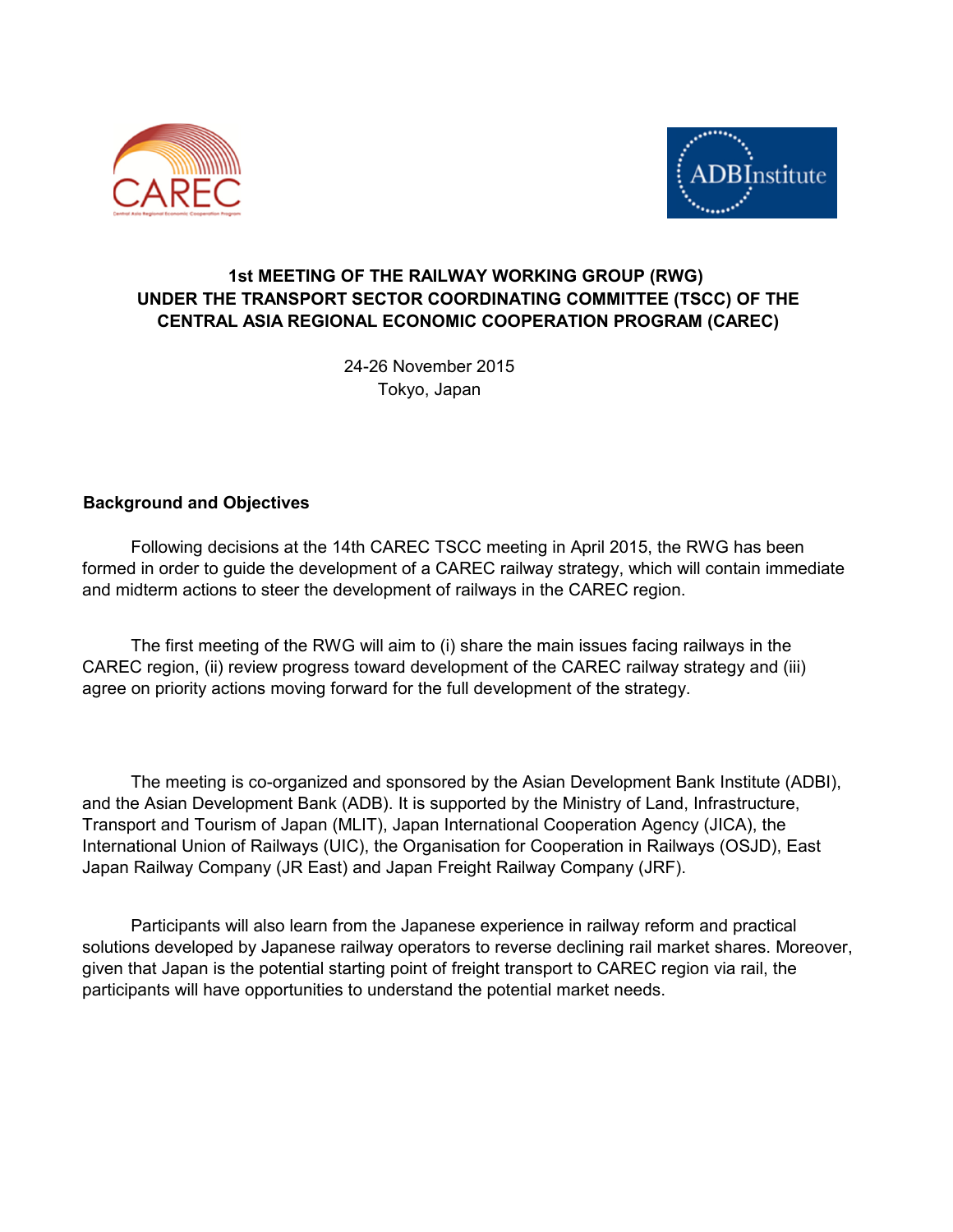# **Agenda**

## **24 November 2015 Venue: ADBI Conference Room (8 floor of Kasumigaseki Building)**

| 800                    | Participants to leave the hotel, guided by ADB/ADBI staff                                                                                                                                                                                                                                                                                                                                        |
|------------------------|--------------------------------------------------------------------------------------------------------------------------------------------------------------------------------------------------------------------------------------------------------------------------------------------------------------------------------------------------------------------------------------------------|
| 0830-0900              | <b>Registration</b>                                                                                                                                                                                                                                                                                                                                                                              |
| 0900-0920              | <b>Welcome remarks</b>                                                                                                                                                                                                                                                                                                                                                                           |
|                        | Mr. Tomomi Tamaki, Representative, Japanese Representative Office, ADB                                                                                                                                                                                                                                                                                                                           |
|                        | Mr. Takuro Furui, Director for Intellectual Property, International Policy and<br>Project Division, Railway Bureau of the Ministry of Land, Infrastructure,<br>Transport and Tourism of Japan                                                                                                                                                                                                    |
|                        | Mr. Akihito Nagata, Director, Central Asia and the Caucasus Division, East and<br>Central Asia and the Caucasus Department, Japan International Cooperation<br>Agency                                                                                                                                                                                                                            |
|                        | Dr. Bokhwan Yu, Deputy Dean, ADBI                                                                                                                                                                                                                                                                                                                                                                |
| 0920-0930              | Introduction to objectives and agenda of the RWG                                                                                                                                                                                                                                                                                                                                                 |
|                        | Ms. Xiaohong Yang, Director, Transport and Communication Division, Central<br>and West Asia Department (CWRD), ADB                                                                                                                                                                                                                                                                               |
| 0930-1020<br>1020-1030 | <b>Country perspectives on the CAREC Railway Strategy</b>                                                                                                                                                                                                                                                                                                                                        |
|                        | Moderator: Ms. Xiaohong Yang, Director, CWRD, ADB<br>Co-Moderator: Mr. Babar Badat, Chairman, Advisory Body International Affairs,<br>International Federation of Freight Forwarders Association (FIATA)                                                                                                                                                                                         |
|                        | Prior to the RWG meeting, participants was requested to prepare a 5 min<br>presentation against the question of "What are the best practices in your country<br>on (i) user-oriented rail operation, (ii) enhancing interoperability, (iii) creating<br>effective rail corridors or (iv) transferring technologies?" The presentations will<br>be followed by discussion.<br><b>Coffee break</b> |
| 1030-1140              | Country perspectives on the CAREC Railway Strategy (Cont.)                                                                                                                                                                                                                                                                                                                                       |
| 1140-1200              | <b>Overview of Draft CAREC Railway Strategy</b><br>Presenter: Mr. Takeshi Fukayama, Transport Specialist, CWRD, ADB                                                                                                                                                                                                                                                                              |
|                        | Prior to the RWG meeting, participants received a draft "CAREC Railways"<br>2030." The presenter will introduce the content of the draft and seek inputs from<br>RWG members for feedback.                                                                                                                                                                                                       |
| 1200-1210              | <b>Group photo</b>                                                                                                                                                                                                                                                                                                                                                                               |
| 1210-1330              | <b>Lunch (at ADBI Conference Room)</b>                                                                                                                                                                                                                                                                                                                                                           |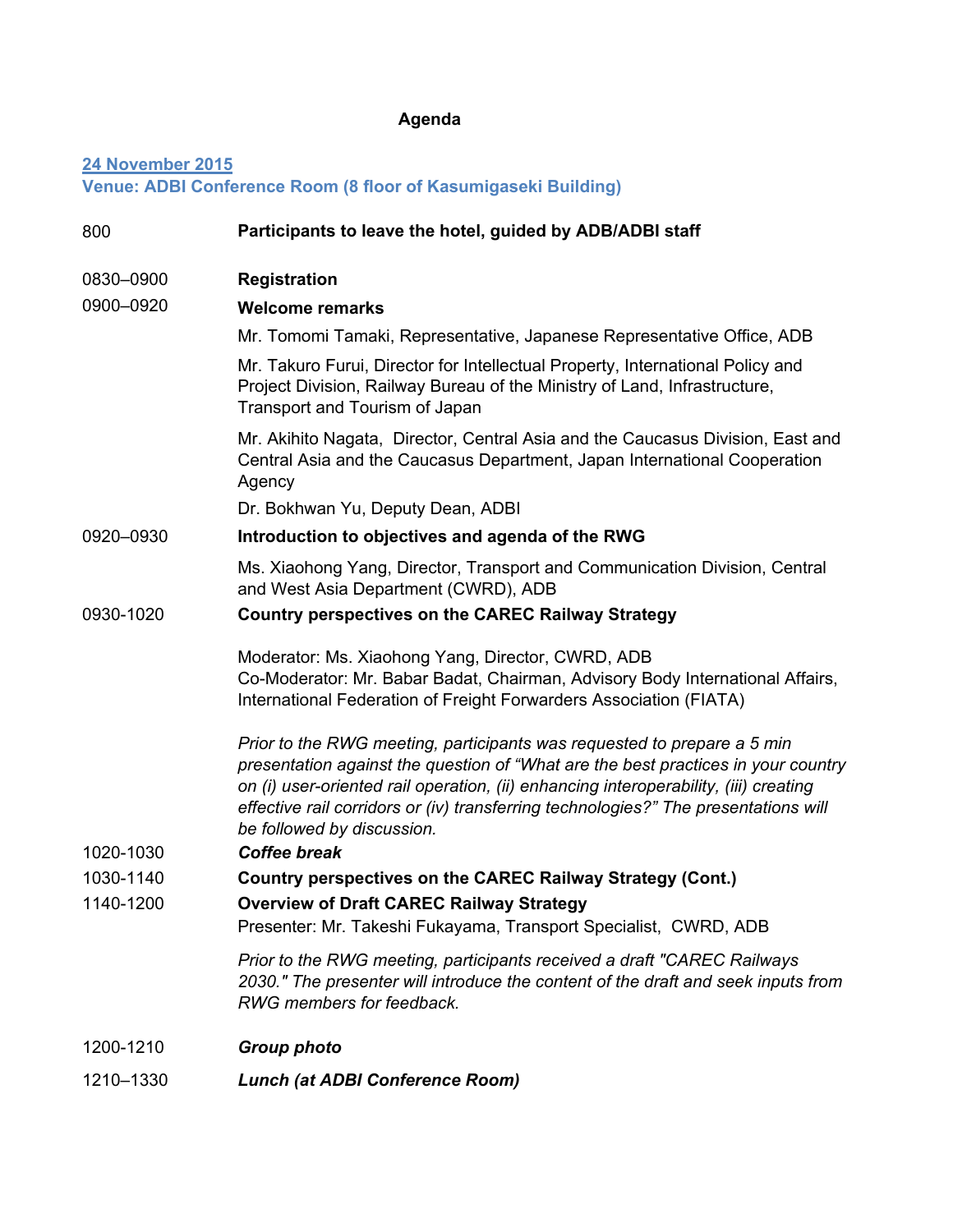#### **Building Blocks for the Strategy**

Moderator: Ms. Xiaohong Yang, Director, CWRD, ADB Co-Moderator: Mr. Juan Gaviria, Practice Manager for Europe and Central Asia in Global Transport and ICT Prectice, World Bank

#### **Topic 1: Toward enhanced interoperability** Presenter: Mr. Vytautas Kinderis, Coordinator, Standardisation & East/West Relations, International Union of Railways (UIC) 1330–1430

*Enhancing the interoperability of cross-border railway networks has been a major issue in Europe. Interoperability should be considered both from a technical and service point of view. How can CAREC railways further enhance interoperability in the region?*

#### 1430-1530 **Topic 2: Creating effective railway corridors- connecting Asia and Europe**

Presenter: Mr. Zurab Kozmava, Expert of the OSJD Commission for Transport Policy and Strategy Department, Organisation for Cooperation in Railways (OSJD)

*OSJD has introduced a plan for railway corridors connecting Asia and Europe. CAREC countries are located in the middle of these corridors. What will be the strategic position of CAREC railways in railway corridors connecting Asia and Europe?* 

#### 1530-1545 *Coffee break*

#### 1545-1645 **Topic 3: Transfer of technical knowledge in railways**

Presenter: Ms. Yukiko Kimishima, International Relations Manager, International Department, East Japan Railway Company (JR East)

*Inter-generational technical knowledge transfer is one of the crucial issues in*  Japanese railways. For CAREC railways, it is important to obtain the technical *knowledge from the outside and to transfer it within the rail organization. What are effective ways of transferring technical knowledge in railway organizations?*

### 1645–1700 **Wrap-up of the first day session**

1800 *Cocktail reception hosted by ADBI (at Tokai Club: 35 th floor of Kasumigaseki Building)*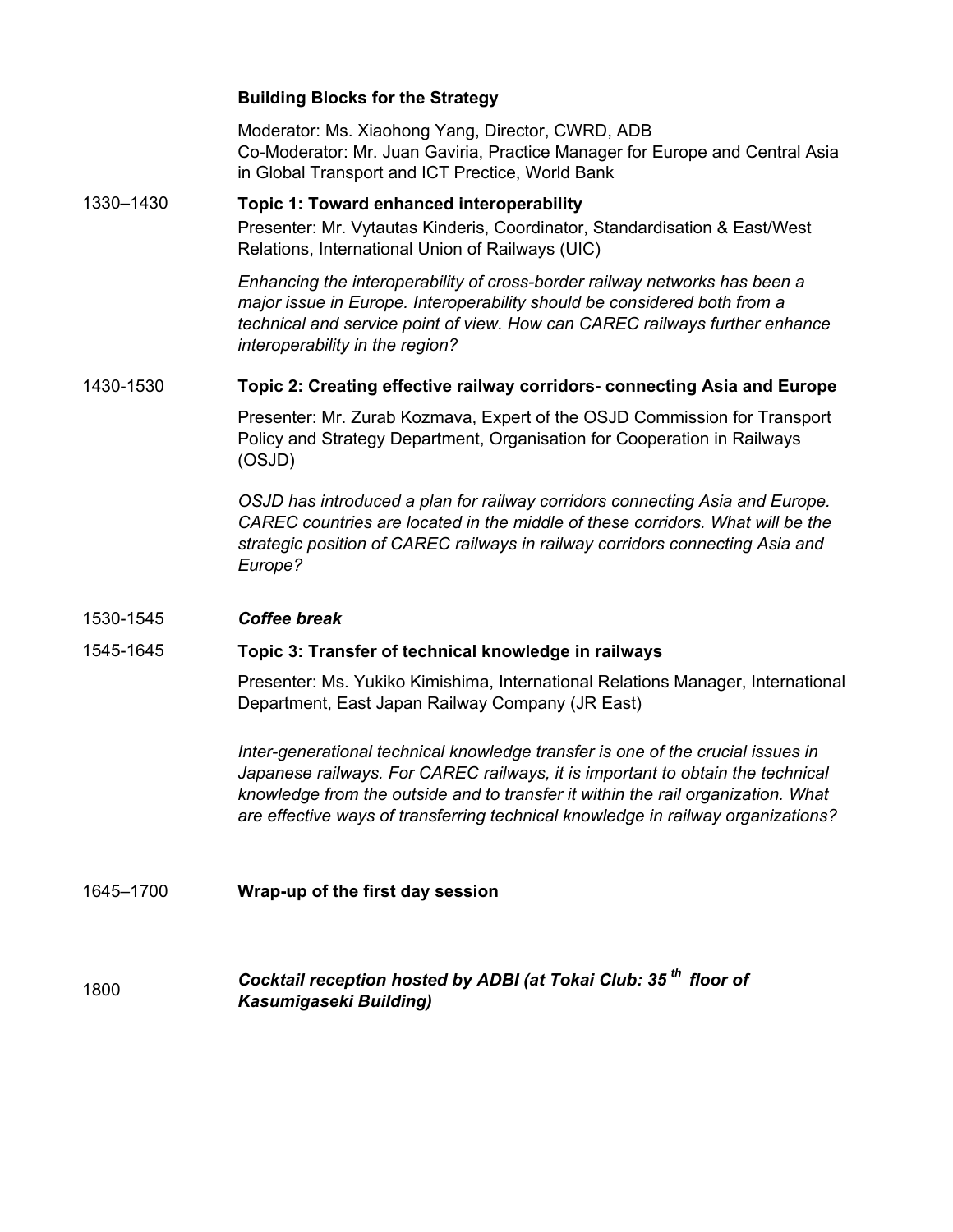## **25 November 2015 Venue: Tokai Club (35th floor of Kasumigaseki Building)**

| 0900-0950              | Toward a user-oriented railway                                                                                                                                                                                                                                                                                                                                                           |
|------------------------|------------------------------------------------------------------------------------------------------------------------------------------------------------------------------------------------------------------------------------------------------------------------------------------------------------------------------------------------------------------------------------------|
|                        | Moderator: Mr. Babar Badat, Chairman, Advisory Body International Affairs,<br><b>FIATA</b>                                                                                                                                                                                                                                                                                               |
|                        | Co- Moderator: Mr. Samukhin Oleg, Transport Specialist, CWRD, ADB<br>Presenter: Mr. Koji Nishimura, General Manager of Overseas Business Office,<br>Japan Freight Railway Company (JR Freight)                                                                                                                                                                                           |
|                        | JR Freight is the state-owned railway freight company, which was corporatized<br>in 1987 from the former Japan National Railways. Facing competition from other<br>transportation modes, JR Freight introduced innovative services aiming to<br>improve user-orientation. What can CAREC railways learn from the Japanese<br>experience of transitioning toward a user-oriented railway? |
| 0950-1000              | <b>Coffee break</b>                                                                                                                                                                                                                                                                                                                                                                      |
| 1000-1150              | Interactive Session-Investment needs for developing efficient rail corridors                                                                                                                                                                                                                                                                                                             |
|                        | Facilitator: Mr. Ko Sakamoto, Transport Economist, CWRD, ADB                                                                                                                                                                                                                                                                                                                             |
|                        | An interactive session will be provided for the formation of infrastructure needs.<br>Participants will be asked to think about what kind of infrastructure projects are<br>required by 2020 (short term) and by 2030 (long term) by each of the 6 rail<br>corridors.                                                                                                                    |
| 1150-1200              | Wrap-up of the second day session                                                                                                                                                                                                                                                                                                                                                        |
| 1200-1300              | Lunch (at Tokai Club)                                                                                                                                                                                                                                                                                                                                                                    |
| <b>Site visits</b>     |                                                                                                                                                                                                                                                                                                                                                                                          |
| 1300-1400<br>1400-1800 | <b>Transfer to the site</b><br><b>Option A: Sumidagawa Freight Station</b>                                                                                                                                                                                                                                                                                                               |
|                        | Coordinator: JR Freight                                                                                                                                                                                                                                                                                                                                                                  |
|                        | Located in the north-east of Tokyo, Sumidagawa Station is a gateway of freight<br>transport of Tokyo metropolitan area connecting northern areas of Japan such<br>as Kanazawa, Nijgata, and Sannoro, Total area of the station is 224,125 square                                                                                                                                         |

*as Kanazawa, Niigata, and Sapporo. Total area of the station is 224,125 square meters, with 16 lines for departure/arrival and 12 lines for loading and unloading. Average usage of container is 3,200 per day. RWG members will see the actual transport of good in the multimodal context. Also, the forwarder or the user will be invited to provide a briefing about the potential market for the rail freight connection between Japan and CAREC countries.*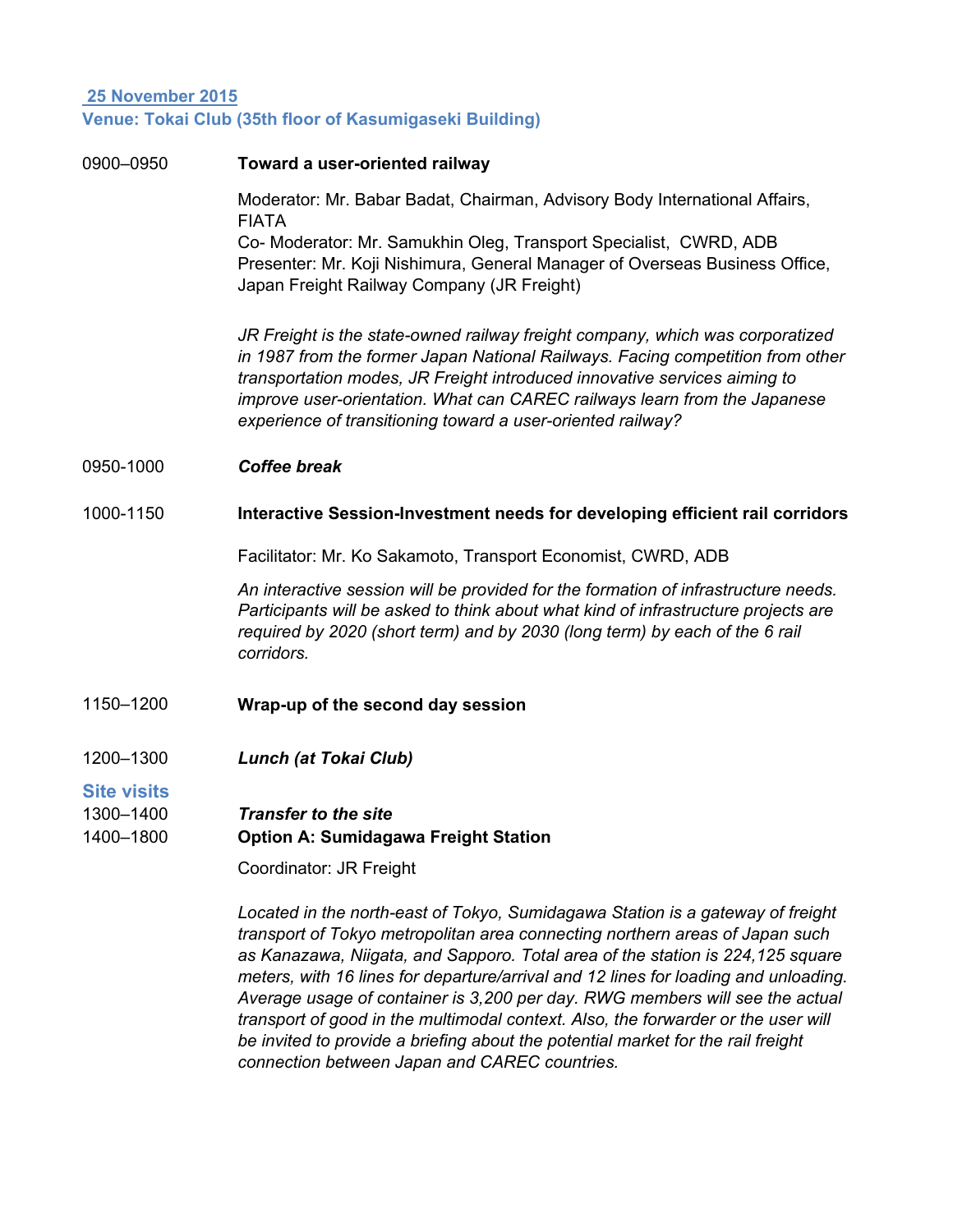**Option B: Railway Museum and a short ride on the Shinkansen (High Speed Rail)**

*The Railway Museum (Omiya, Saitama City) opened in 2007 as the centerpiece of the JR East 20th Anniversary Memorial Project. RWG members will visit the museum to see exhibits of rolling stocks as industrial heritage and to learn the history of railway development in Japan. On the way back, the RWG members will experience a short ride on the Shinknasen from Omiya station to Tokyo station.*

1830 *Dinner hosted by ADB (at Mimiu Restaurant, Shimbashi)*